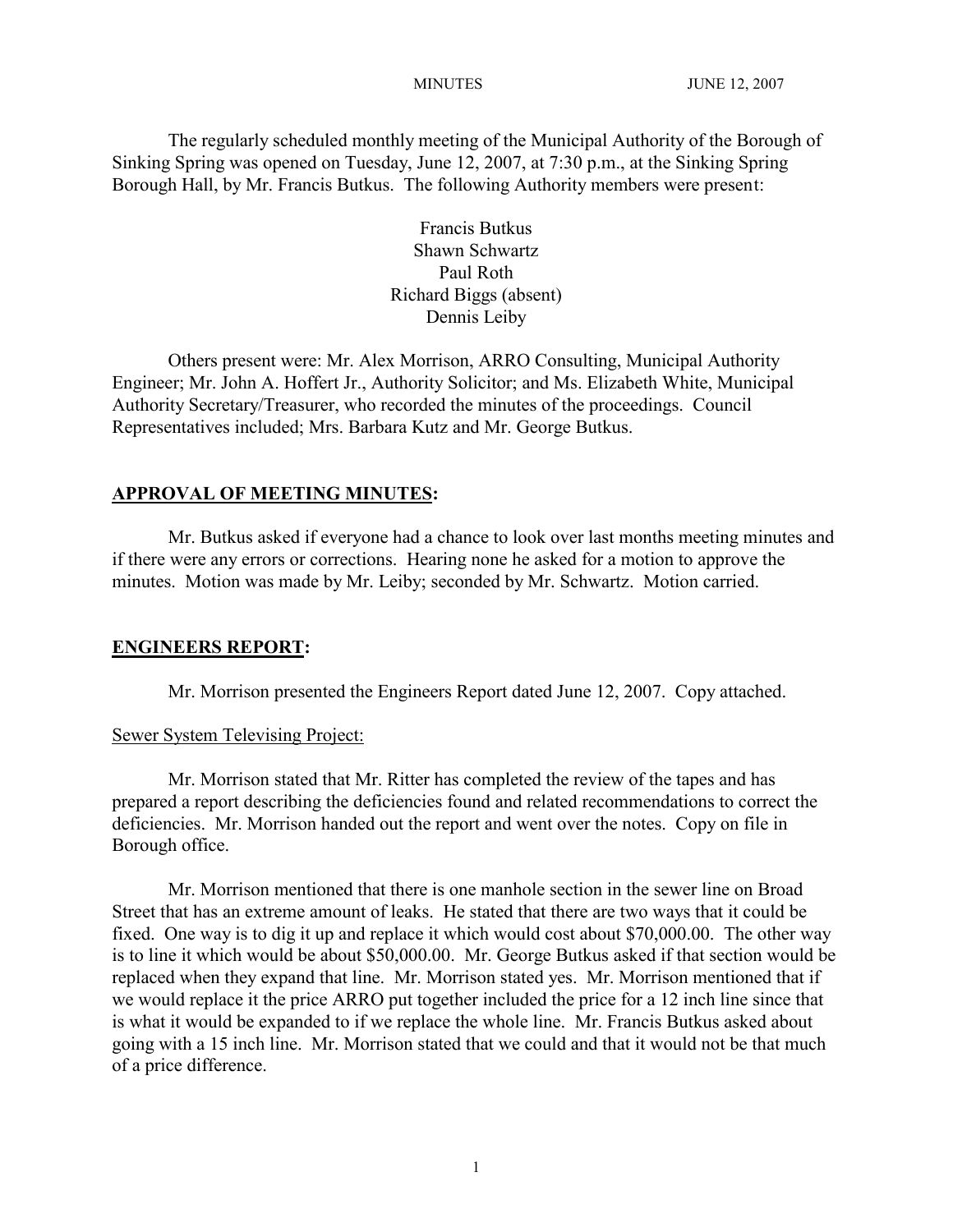## **ENGINEERS REPORT: (Cont.)**

Mr. Butkus stated that technically this is normal maintenance and upkeep that should have been done over the years. He mentioned that the Borough has over \$500,000.00 in the sewer revenue account which he believes is supposed to be ear marked for maintenance and upkeep. He stated that it is his opinion that this all should be done as Mr. Morrison recommended and it should come from the Borough's maintenance fund. Mr. Hoffert stated that he is not sure that we should wait. He stated that he agrees with Mr. Butkus but suggested that we consider going ahead and getting it done promptly and ask for reimbursement in accordance with the terms of the agreement. Discussion ensued.

Mr. Butkus asked if it would behoove us to look at this one section of pipe from manholes 186 and 187 down stream to the 15 inch line and get a price on what that would cost to bring that up, and then when that development takes place on the golf course could it be backed charged on them at that time. Mr. Hoffert stated that he didn't know why we couldn't. Mr. Morrison stated that he could get an opinion of cost.

Mr. Butkus stated that if we could put this off for one more month, and if Mr. Morrison can get us the numbers for next meeting, he thinks that we should do the job once and do it right. Mr. Butkus asked for a motion to hold it off for one more month and take it up at next months meeting. Motion was made by Mr. Schwartz; seconded by Mr. Leiby. Motion carried.

## Mountain Home Road Sanitary System Additions Project:

Mr. Morrison mentioned that there was a bid opening on Monday June 11, 2007. He stated that bids were received from E. Kuser, Inc. and Wexcon, Inc. with E. Kuser, Inc. being the apparent low bidder at \$220,787.35. He stated that Mr. Hoffert and ARRO have reviewed the bid documentation from E. Kuser, Inc. which seems to be in order. Mr. Morrison recommended that if the Authority's decision is to go forward with this project that they make a motion to issue notice of intent to award to Mr. Kuser so that we could have their contractual documents returned to us and reviewed for the next meeting. Mr. Leiby made the motion seconded by Mr. Schwartz. Motion carried.

## Upgrade and Minor Wastewater Treatment Plant Expansion:

Mr. Morrison mentioned that he did hand out a PSA (Professional Service Agreement) tonight. He stated that in accordance with the study that they had prepared, ARRO looked at what it would take to do the design through the bidding phase. He stated that the PSA does not include the construction services. He stated that after they design and bid it and get closer to actually constructing it he will come back with another PSA just for the construction services. He stated that he does that mainly so that he knows what personnel he has available and it helps him with his estimating.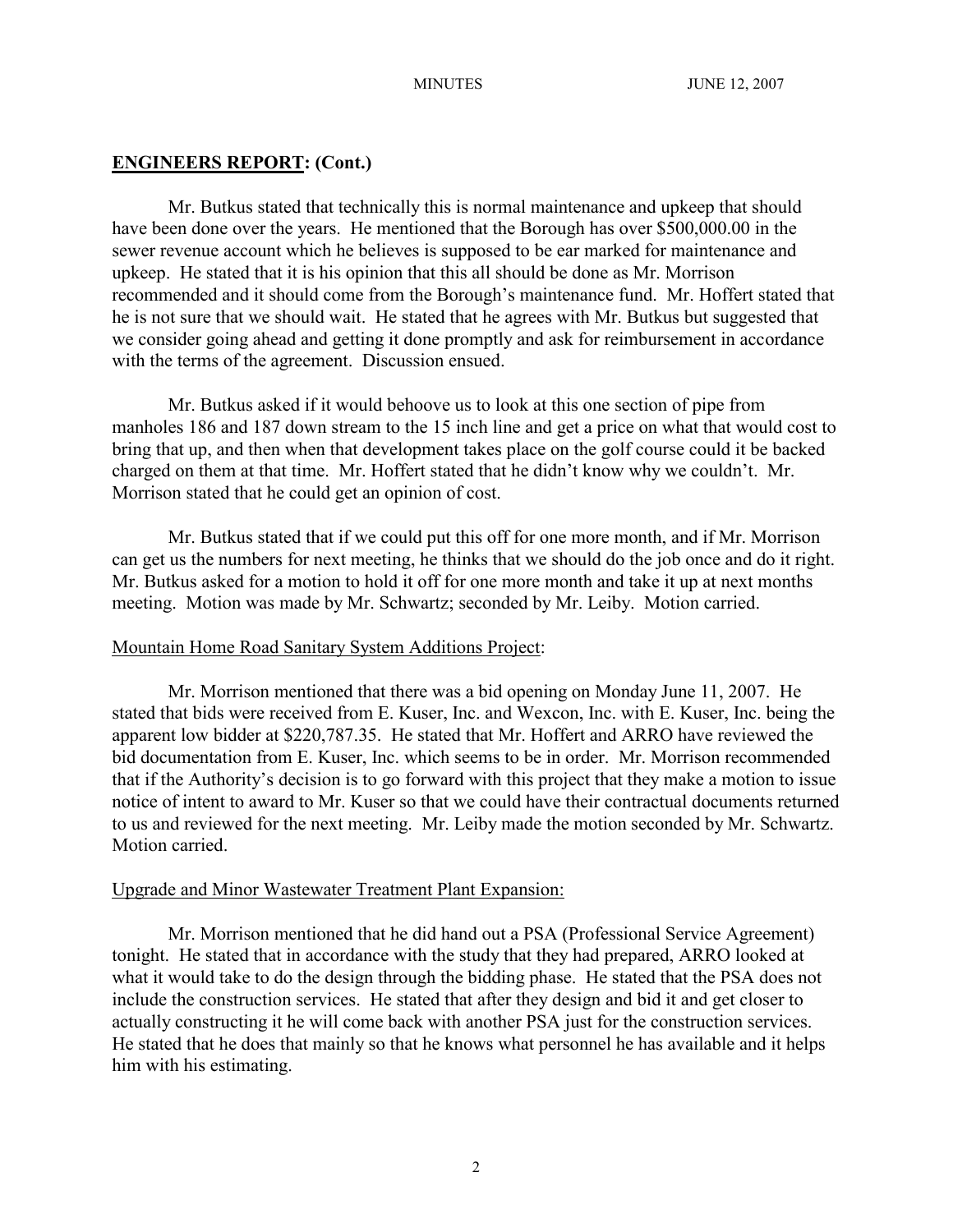### **ENGINEERS REPORT: (Cont.)**

Mr. Morrison mentioned that there are two other things that are not in the PSA that he wanted to make the Authority aware of. He stated that this is based on us doing a letter to Spring Township and being relieved of the land development and going through that process. He mentioned that if Spring turns around and says no, and we have to do full land development plan and go to all the meetings then he would have to come back with an estimate for that effort. Mr. Morrison mentioned that the other item that is not in the PSA is the act 537 planning. He stated that he had his planner talk to Renee Woods, the PaDEP representative for this area. He stated that she indicated that some planning would have to be done but did not give a scope of whether it is more or less based on a corrective action plan due to us being in a hydraulic overload, which would be a minimal amount of work, or whether it would be a full blown act 537 plan update which is a lot of work. He stated that since he did not know the scope of that planning effort he did not put it in the PSA.

Mr. Morrison stated that when they do a design project there are four distinct parts. They present the design criteria to the Authority, which we have already done with the study. Then we have a thirty percent where we take the design to a point where we know all the pieces of equipment, the layout, get some hydraulics done and bring it back to the Authority to show it to them again. He stated that at each step the Authority will say yes lets continue that way we don't get real far ahead of ourselves and find out we want to change our minds on something. Then at eighty percent they will bring it back to the Authority again. He mentioned that at each phase they will provide a cost update. He stated that from eighty to one hundred there is very little that really changes other then they are cleaning up things like the electrical. He stated that many times they would issue to DEP for the permit at eighty percent because they don't really care about the electrical. He stated that they would have to do a survey of the area.

Mr. Morrison mentioned that when they have completed the specs they will give all of the front end documents to Mr. Hoffert to review and input on. Mr. Morrison continued to go over the PSA. Mr. Morrison did request that the Authority designate one person that they would communicate with through out the project. He also mentioned that all permits would be in the Authority's name and that the Authority would be responsible for all of the permit fees. He mentioned that the Delaware River Basin Commission has become rather extreme in their charges.

Mr. Butkus asked for a motion. Motion was made by Mr. Schwartz; seconded by Mr. Leiby to accept the PSA. Motion carried.

## Chapter 94 Report:

Mr. Morrison stated that there has been no response from DEP.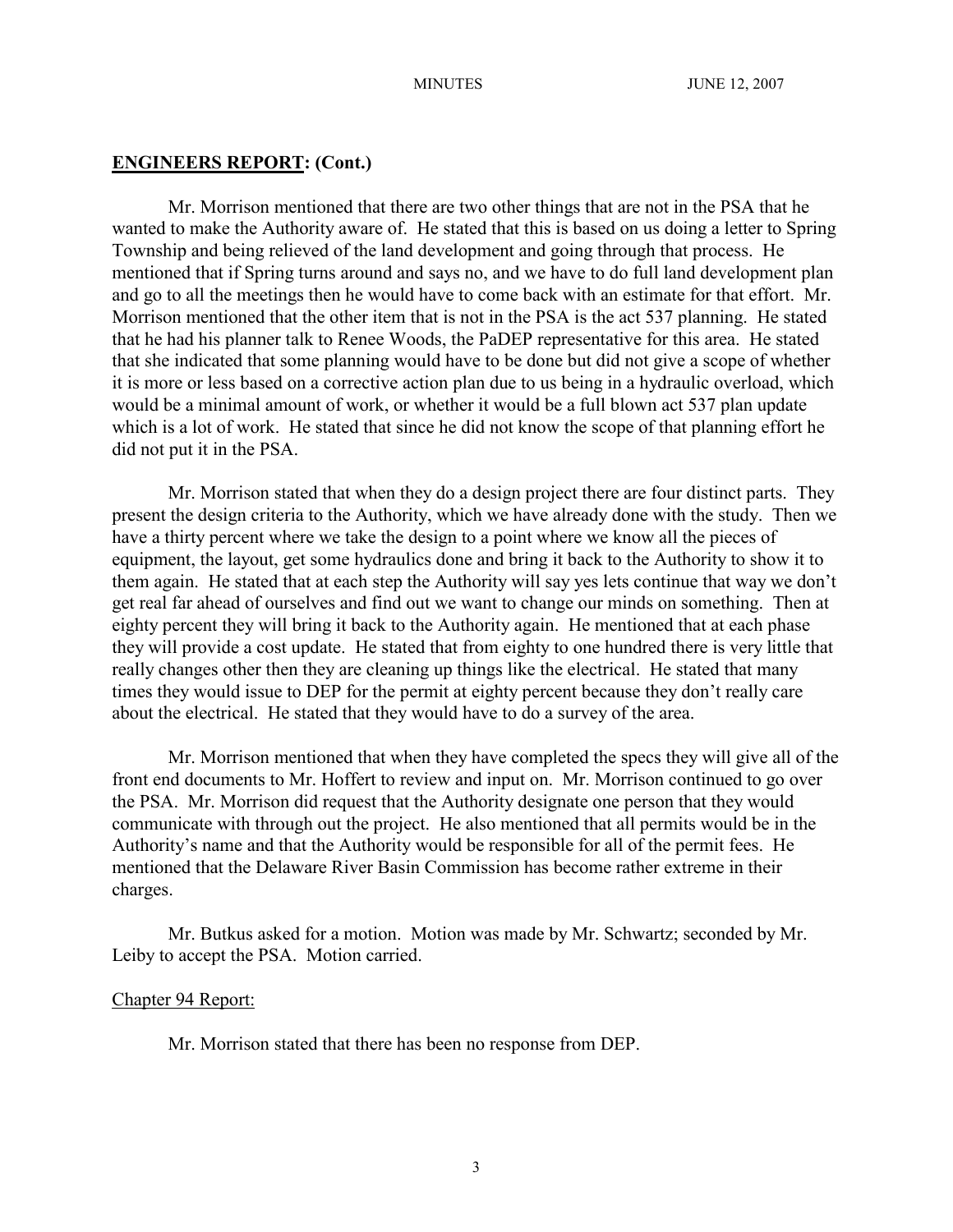## **ENGINEERS REPORT: (Cont.)**

## Letters:

Mr. Morrison mentioned that there were various letters that went out. Two of them concerning the Dunkin Donuts Plan review, the Invitation to Bid for Mountain Home Road, and a letter to ADS regarding narrative reports and DVD's.

Mr. Morrison mentioned that there is still a payment due to ADS that we held because there was so much turmoil between the turn over from Severn Trent to ADS and in there they changed managers two or three times and we wanted to have the strong hold of having their money to make sure that they performed. He mentioned that they are getting closer to finalizing their paperwork and releasing the liens.

Mr. Leiby asked about the laterals that are leaking and if we were going to notify the homeowners. Mr. Morrison stated that typically you own the lateral to the edge of the roadway and the laterals that they could see leaking near the sewer you can grout from the sewer. He mentioned that we would probably fix all of those and then the next time you go through if you can see that they are still leaking you can notify the homeowner and let them know that we fixed our end and now they have to fix theirs.

#### **MR. JOHN HOFFERT - SOLICITOR:**

Mr. Hoffert stated that he did review the contracts and that he totally concurs with the award to E. Kuser, Inc. He also mentioned that he looked at the Professional Service Agreement which he believes that to the extent that they have proposed the agreement, at this time, it is adequate and that they don't have to go beyond that point.

Mr. Hoffert also mentioned that he spoke to Mr. Harman, attorney for APR, and faxed him a letter confirming that there would be no cost assessed against APR for the installation of the transmission line by the Authority across their property. He stated that he is expecting to receive their signed agreement in the next day or so.

### **MR. FRANCIS BUTKUS - CHAIRMAN:**

Mr. Butkus mentioned that at the meeting with Spring Township, Mr. Bitz and Mr. Vaughn made the statement that the reason that the pump station was never built was because we never told them to. Mr. Butkus stated that the statement was blatantly wrong. He stated that they were told to build the pump station four times, which shows in the minutes (copies were given to Mr. Hoffert) and they asked us to not make them hook up. Mr. Hoffert asked if he should send them a letter responding to that. Mr. Butkus stated that at least Mr. Lillis should be notified of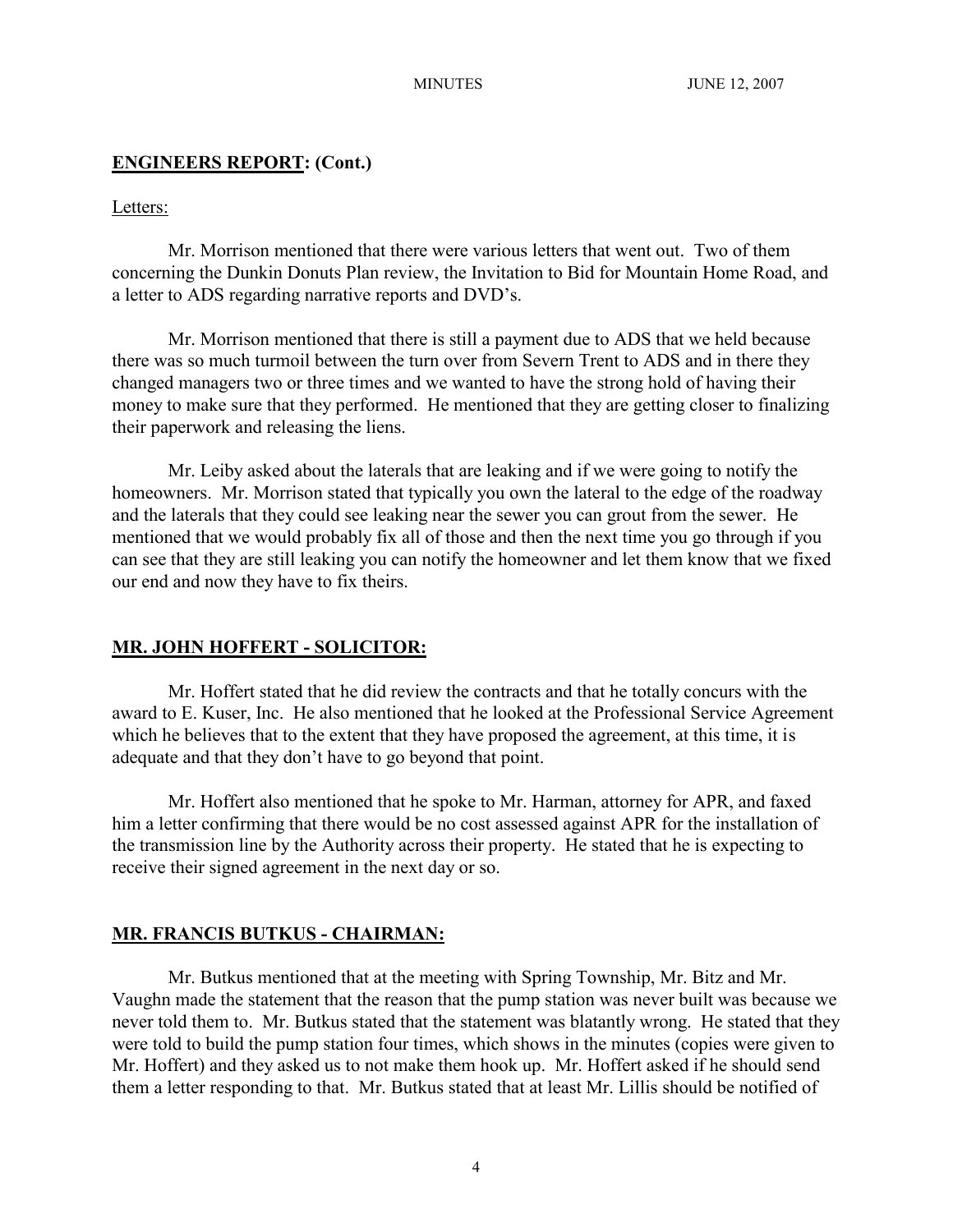# **MR. FRANCIS BUTKUS - CHAIRMAN (Cont.)**

this. He also stated that he thinks it would be a good idea to let Ms. Masano and the South Heidelberg Authority Chairman know this because Spotts highlighted that in their chapter 94 report that we did not build their pump station, but we were not required to, Spring was. He stated that Spring Township begged off on doing this. Mr. Hoffert suggested that in the next couple weeks he do a rough draft letter to them and have Mr. Butkus review it. Mr. Morrison mentioned that the original design of the Cacoosing Creek Interceptor had the pump station in up around manhole 208. He stated that they begged off at that point and we agreed that we would not build it until they had about 50,000 gpd worth of flow. He stated that there was some angst on their part about using their Cacoosing Creek Interceptor that they had paid for, for transporting sewage. He stated that after that ARRO did a re-design for the pump station to be at the treatment plant which is a more operator friendly place for the staff. He stated that as he recalls Gannett Flemming reviewed it and made it bigger then we did and added some things to it. He stated that we were going to proceed then and Spring asked again for us to stop.

Mr. Butkus stated that at the meeting with Spring they brought up that we designed and put in their parallel line and according to Spring that is our line. Mr. Morrison stated that it was true. Mr. Butkus asked if we were then responsible for its maintenance and upkeep. Mr. Hoffert stated that unless we have a contractual assignment to somebody else he would think that we would be. Mr. Morrison stated that it very well may be in the agreement that they pay for the maintenance. Mr. Butkus asked Mr. Hoffert if he would check on that. Mr. Hoffert stated that he would. Mr. Butkus stated that we would all be better off to know where we are at with that particular part.

Mr. Butkus mentioned that he and George Butkus went to the meeting in Lower Heidelberg when they announced that they were going to dissolve their authority. He stated that it is going to turn out to be a bit more complicated that they had first thought. Mr. Leiby asked about the 134 connections that we were missing. Ms. White stated that she had called Mr. Scull and asked for a listing of all of the properties that flow to the Sinking Spring WWTP and that she had already received it. She stated that she had someone working on it but when she looked it over there were a lot of errors so she started the process all over her self.

## **MR. GEORGE BUTKUS:**

Mr. George Butkus mentioned that he had a request from Council. He stated that Council is interested in purchasing, for the Authority, three filing cabinets so that the records provided by Mr. Binder may be stored in locked filing cabinets. He stated that the records are currently being kept in the converted walk in cooler in the basement which the Authority has put a lock on. He stated that Council would also like to keep records in there and if the Authority records are in locked cabinets then they would be kept confidential. Mr. Leiby mentioned that the Authority would be given the keys to the cabinets so that only they would have access to them.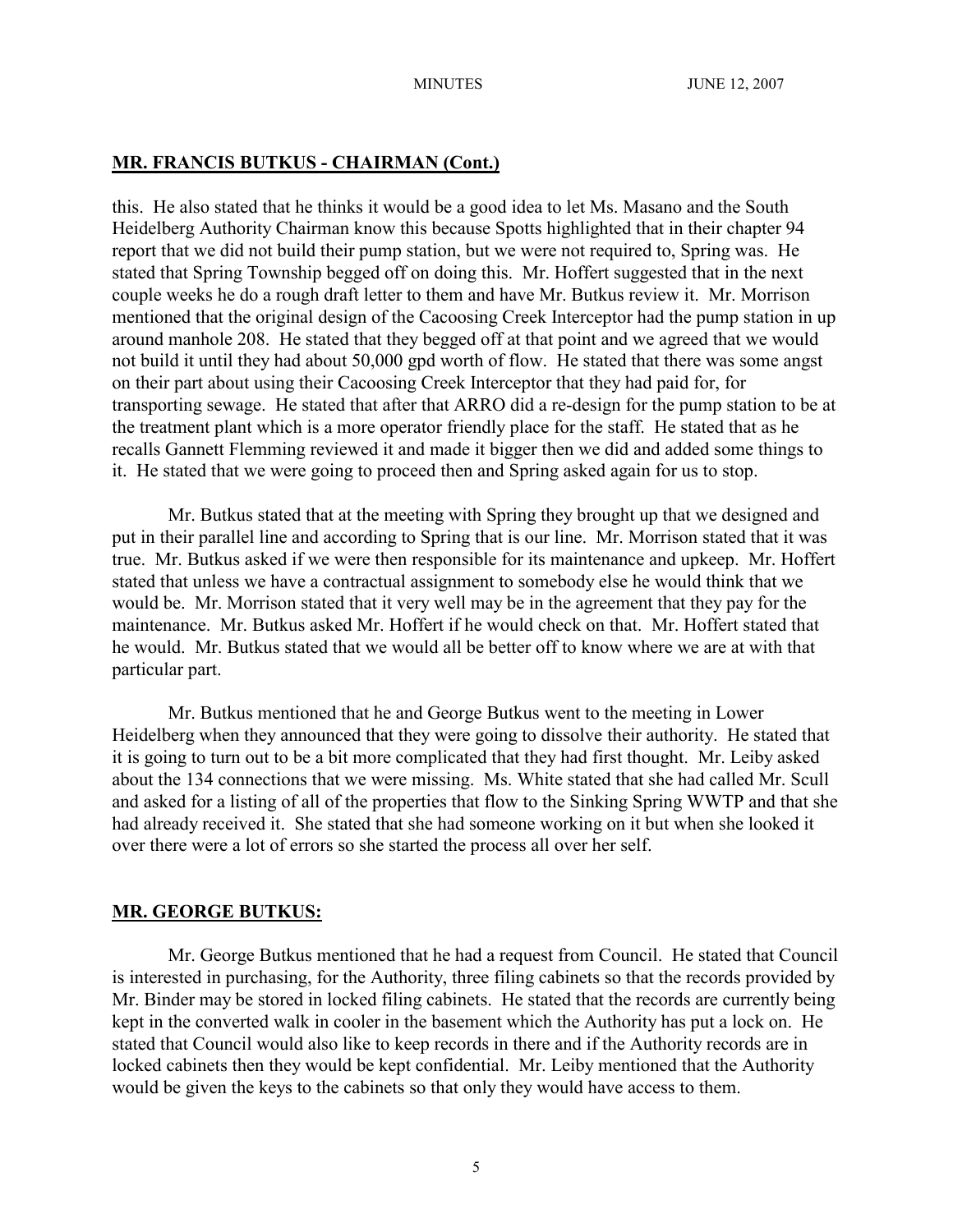## **MR. GEORGE BUTKUS: (Cont.)**

Mr. George Butkus mentioned that Council did authorize to have Reading Electric do an IR Film of the electronics at the plant to help figure out were certain electronics are starting to go bad. He stated that given the current events it may be a mute point now. He mentioned that the Sewer plant experienced a power surge from the severe storms that we experienced today which appears to have fried most of the electronics.

He also mentioned that Council approved Mr. Hillibush to order the squeegees and such for the clarifiers so that at his convenience, and the ability of the plant to handle one clarifier going down at a time, they can start doing maintenance. He also mentioned that ARRO is preparing to go out to bid to have the cat walk blasted and painted on the old round sludge digester.

Mr. Butkus also mentioned that later this month the Sewer Plant is having two open houses. One for the industrial users and one for the residence.

Mr. Francis Butkus asked what the boards feeling was on the file cabinets. Mr. Leiby asked if three cabinets would be enough. Mr. Butkus stated that they would have to be good cabinets, like he has for his business, which are the brand name of Meridian, they are sturdy and have safety features on them. Mr. George Butkus suggested that some one from the Authority coordinate with the Admin. Committee about this. Mr. Francis Butkus asked Ms. White if she has been in the room in the basement yet. Ms. White stated that she has not been down there since he put the lock on the door. He asked how much file cabinet space is taken up by the Authority records in the back room now. Ms. White stated that there is one full cabinet and one other drawer. Mr. Butkus stated that he would meet with the Admin. Committee and that he thinks that we will need four cabinets unless they are the big ones. Mr. Leiby made a motion for Mr. Butkus to meet with the Admin. Committee about the cabinets; seconded by Mr. Roth. Motion carried.

## **AUDIT REPORT:**

Mr. Butkus mentioned that we received the completed audit report. Mr. Butkus quickly reviewed the reports and stated that every thing looked good. Mr. Hoffert stated that he went through it quickly also and that it looked fine.

## **APPROVAL OF BILLS:**

Mr. Butkus stated that we have a bill from Reinsel Kuntz Lesher for the preparation of the audit in the amount of \$2,475.00. Motion was made by Mr. Leiby to pay the bill; seconded by Mr. Roth. Motion carried.